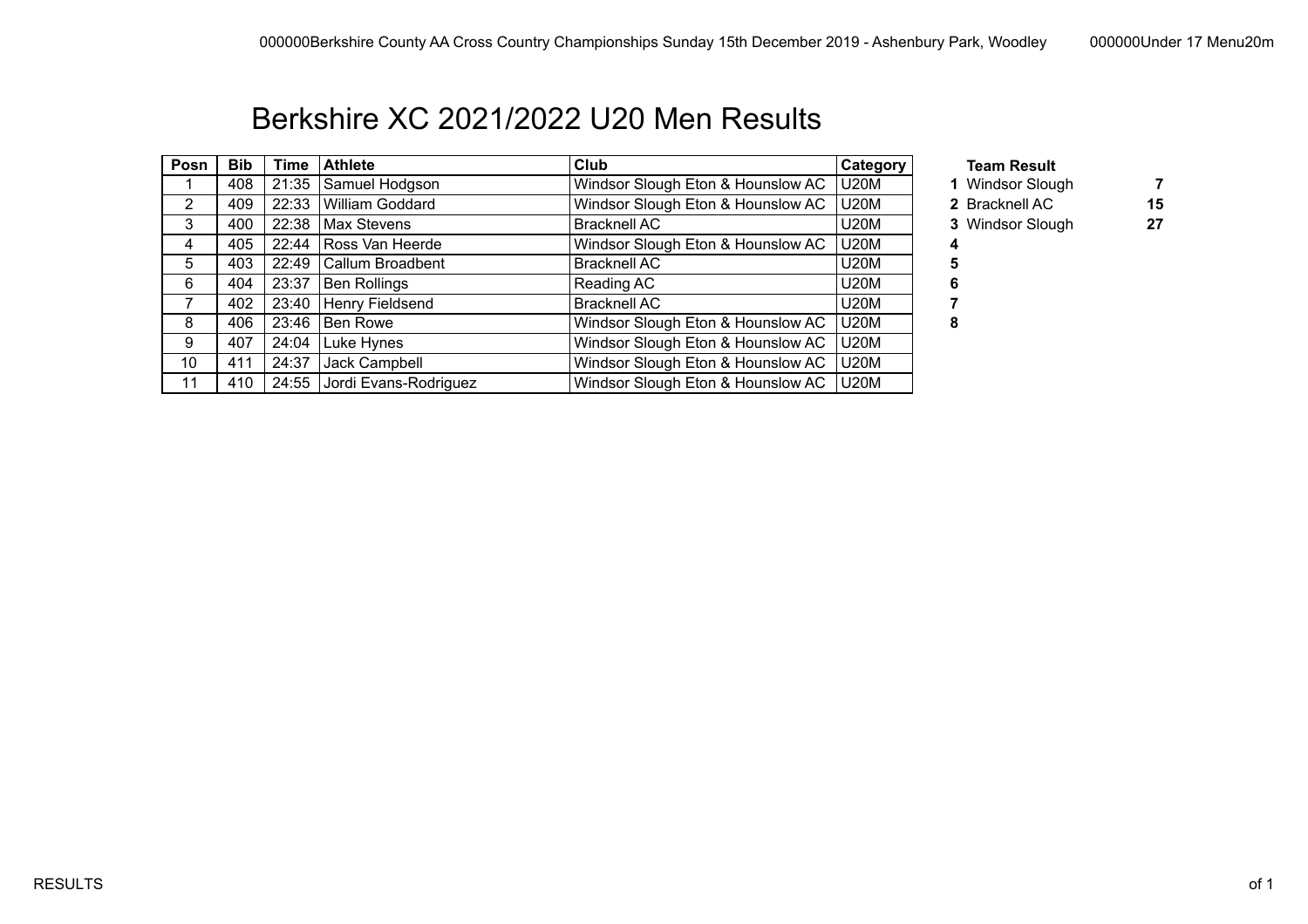### Berkshire XC 2021/2022 Senior Men Results

| Overall<br>Posn | <b>Bib</b> | Time  | <b>Athlete</b>        | Club                              | Category  | <b>Team Result</b> |    |
|-----------------|------------|-------|-----------------------|-----------------------------------|-----------|--------------------|----|
|                 | 511        | 30:35 | Sam Hart              | Newbury AC                        | <b>SM</b> | 1 Newbury AC       | 67 |
| 2               | 522        | 31:43 | Dan Thorne            | Reading AC                        | <b>SM</b> | 2                  |    |
| 3               | 527        | 31:59 | Daniel Brookling      | Windsor Slough Eton & Hounslow AC | <b>SM</b> | 3                  |    |
| 4               | 520        | 32:19 | James Rennie          | Reading AC                        | <b>SM</b> | 4                  |    |
| 5               | 517        | 32:36 | Shreyas Kanyady       | Reading AC                        | <b>SM</b> | 5                  |    |
| 6               | 516        | 32:55 | Isaac Farnworth       | Reading AC                        | <b>SM</b> | 6                  |    |
| $\overline{7}$  | 524        | 33:04 | Jack Gregory          | <b>Reading Roadrunners</b>        | <b>SM</b> |                    |    |
| 8               | 508        | 33:42 | Cameron Craik         | Newbury AC                        | <b>SM</b> | 8                  |    |
| 9               | 525        | 34:22 | Chris Lucas           | <b>Reading Roadrunners</b>        | <b>SM</b> |                    |    |
| 10              | 512        | 34:34 | Callum O'Neill        | Newbury AC                        | <b>SM</b> |                    |    |
| 11              | 529        | 34:48 | Hugo Donovan          | Windsor Slough Eton & Hounslow AC | <b>SM</b> |                    |    |
| 12              | 501        | 34:57 | <b>Harry Digby</b>    | <b>Bracknell AC</b>               | <b>SM</b> |                    |    |
| 13              | 519        | 35:00 | Tom Nike              | Reading AC                        | <b>SM</b> |                    |    |
| 14              | 514        | 35:04 | <b>Daniel Tuttle</b>  | Newbury AC                        | <b>SM</b> |                    |    |
| 15              | 526        | 35:52 | <b>Bradley Thomas</b> | Team Kennet Triathlon & AC        | <b>SM</b> |                    |    |
| 16              | 510        | 36:10 | <b>Matthew Green</b>  | Newbury AC                        | <b>SM</b> |                    |    |
| 17              | 504        | 36:20 | Adam Bennett          | Maidenhead AC                     | <b>SM</b> |                    |    |
| 18              | 509        | 36:28 | Peter Crisp           | Newbury AC                        | <b>SM</b> |                    |    |
| 19              | 523        | 36:30 | Ben Ashby             | <b>Reading Roadrunners</b>        | <b>SM</b> |                    |    |
| 20              | 513        | 40:18 | Dan Taylor            | Newbury AC                        | <b>SM</b> |                    |    |
| 21              | 505        | 41:25 | Andy Cleasby          | Maidenhead AC                     | <b>SM</b> |                    |    |
| 22              | 506        | 47:35 | Anthony Hornby        | Maidenhead AC                     | <b>SM</b> |                    |    |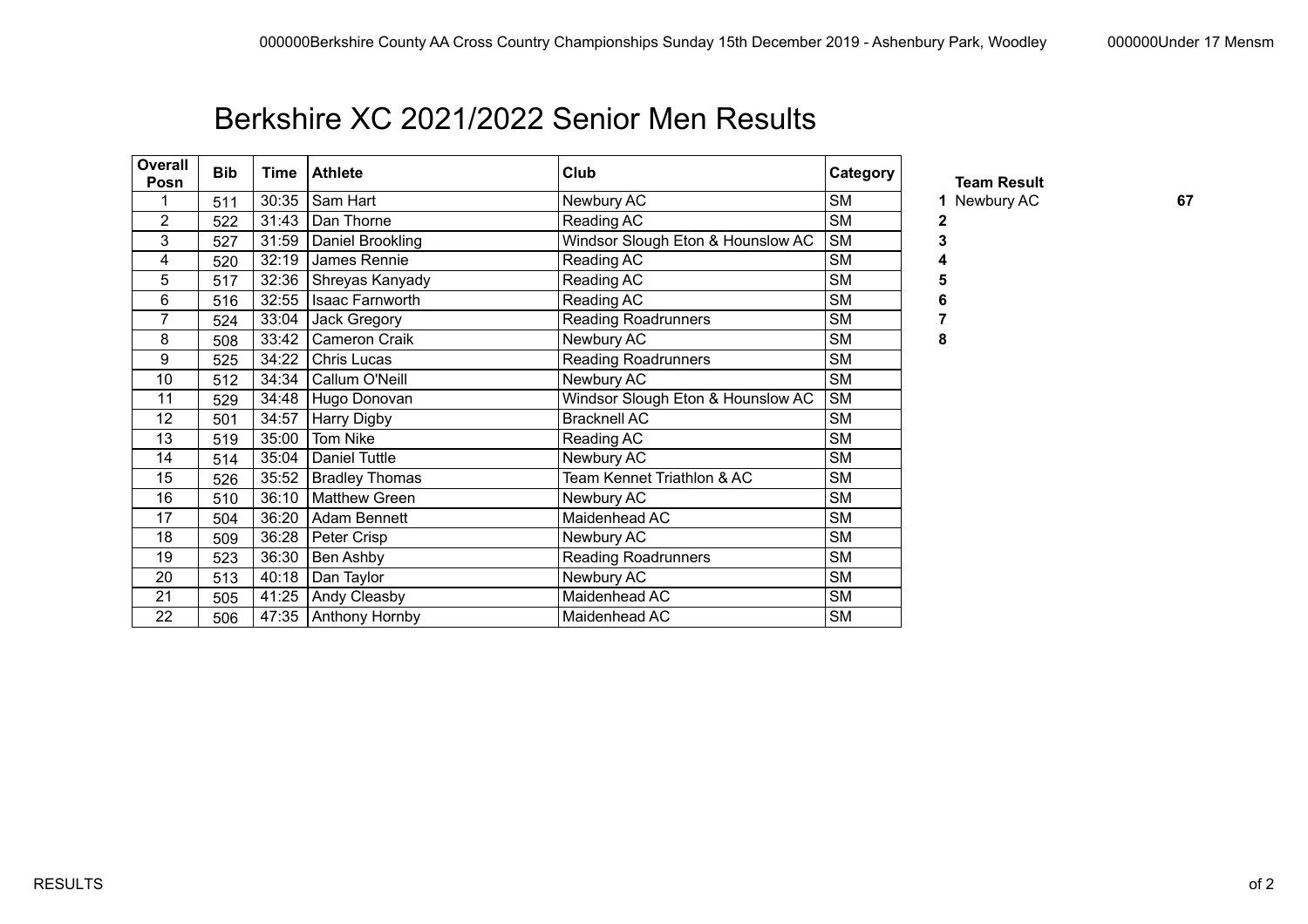### Berkshire XC 2021/2022 Veteran Men Results

| Posn           | <b>Bib</b> |       | Time   Athlete            | Club                              | Category                 | <b>Team Result</b>  |    |
|----------------|------------|-------|---------------------------|-----------------------------------|--------------------------|---------------------|----|
| 1              | 560        |       | $33:02$   Luc Jolly       | Reading AC                        | $\overline{\textsf{VM}}$ | 1 Newbury AC        | 19 |
| $\overline{2}$ | 533        |       | 34:54   Robert Baylis     | <b>Datchet Dashers</b>            | VM                       | 2 Reading AC        | 20 |
| 3              | 561        |       | 35:42 Adam Rennie         | Reading AC                        | $\overline{\textsf{VM}}$ | 3 Datchet Dashers   | 23 |
| 4              | 555        |       | 36:06 Steve Barnes        | Newbury AC                        | VM                       | 4 Maidenhead AC     | 33 |
| 5              | 557        |       | 36:13   Bernie Gerrard    | Newbury AC                        | VM                       | 5 Maidenhead AC 'B' | 55 |
| 6              | 564        |       | 36:29   Fergal Donnelly   | <b>Reading Roadrunners</b>        | $\overline{\textsf{VM}}$ | 6 Maidenhead AC 'C' | 70 |
| $\overline{7}$ | 535        |       | 36:57   Mark Ferguson     | <b>Datchet Dashers</b>            | $\overline{\textsf{VM}}$ | 7 Maidenhead AC 'D' | 88 |
| 8              | 566        |       | 37:58 Richard Bookless    | <b>Wargrave Runners</b>           | $\overline{\text{VM}}$   | 8                   |    |
| 9              | 553        |       | 38:19   Craig West        | Maidenhead AC                     | VM                       |                     |    |
| 10             | 556        | 38:23 | Jeff Bird                 | Newbury AC                        | VM                       |                     |    |
| 11             | 539        |       | 39:03 Pete Church         | Maidenhead AC                     | $\overline{\text{VM}}$   |                     |    |
| 12             | 568        | 40:00 | Phil Branston             | Windsor Slough Eton & Hounslow AC | VM                       |                     |    |
| 13             | 542        | 40:49 | Sean Keddy                | Maidenhead AC                     | VM                       |                     |    |
| 14             | 536        |       | 41:03 Peter Totays        | Datchet Dashers                   | $\overline{\textsf{VM}}$ |                     |    |
| 15             | 554        |       | 41:40 Alejandro del Campo | Newbury AC                        | VM                       |                     |    |
| 16             | 599        | 41:49 | James Quinn               | Reading AC                        | VM                       |                     |    |
| 17             | 543        |       | 42:13 Jonathan Oliver     | Maidenhead AC                     | $\overline{\textsf{VM}}$ |                     |    |
| 18             | 550        |       | 42:19 Colin Symons        | Maidenhead AC                     | $\overline{\text{VM}}$   |                     |    |
| 19             | 559        | 42:22 | Mike Sheridan             | Reading AC                        | $\overline{\textsf{VM}}$ |                     |    |
| 20             | 547        | 43:15 | Mark Smith                | Maidenhead AC                     | VM                       |                     |    |
| 21             | 534        | 43:16 | <b>Ronald Davies</b>      | Datchet Dashers                   | VM                       |                     |    |
| 22             | 537        | 43:26 | Lee Bodell                | Maidenhead AC                     | $\overline{\textsf{VM}}$ |                     |    |
| 23             | 546        |       | 44:04   Paul Sharp        | Maidenhead AC                     | $\overline{\textsf{VM}}$ |                     |    |
| 24             | 562        | 44:25 | Neil Walker               | <b>Reading Roadrunners</b>        | VM                       |                     |    |
| 25             | 549        | 44:34 | <b>Chris Sutton</b>       | Maidenhead AC                     | $\overline{\text{VM}}$   |                     |    |
| 26             | 567        | 45:18 | Chris Leppard             | Wargrave Runners                  | VM                       |                     |    |
| 27             | 530        | 46:05 | John Cooper               | <b>Bracknell AC</b>               | VM                       |                     |    |
| 28             | 548        | 47:59 | Matthew Snelling          | Maidenhead AC                     | VM                       |                     |    |
| 29             | 541        |       | 50:37 Sayeed Islam        | Maidenhead AC                     | VM                       |                     |    |
| 30             | 531        | 50:45 | Gareth Jones              | <b>Bracknell AC</b>               | VM                       |                     |    |
| 31             | 544        | 53:29 | Derek Philip-Xu           | Maidenhead AC                     | VM                       |                     |    |
| 32             | 551        |       | 55:10   David Waugh       | Maidenhead AC                     | VM                       |                     |    |

- 3 Datchet Dashers **23** 4 Maidenhead AC 33 5 Maidenhead AC 'B' **55** 564 36:29 Fergal Donnelly Reading Roadrunners VM **6** Maidenhead AC 'C' **70**
- 535 36:57 Mark Ferguson Datchet Dashers VM **7** Maidenhead AC 'D' **88**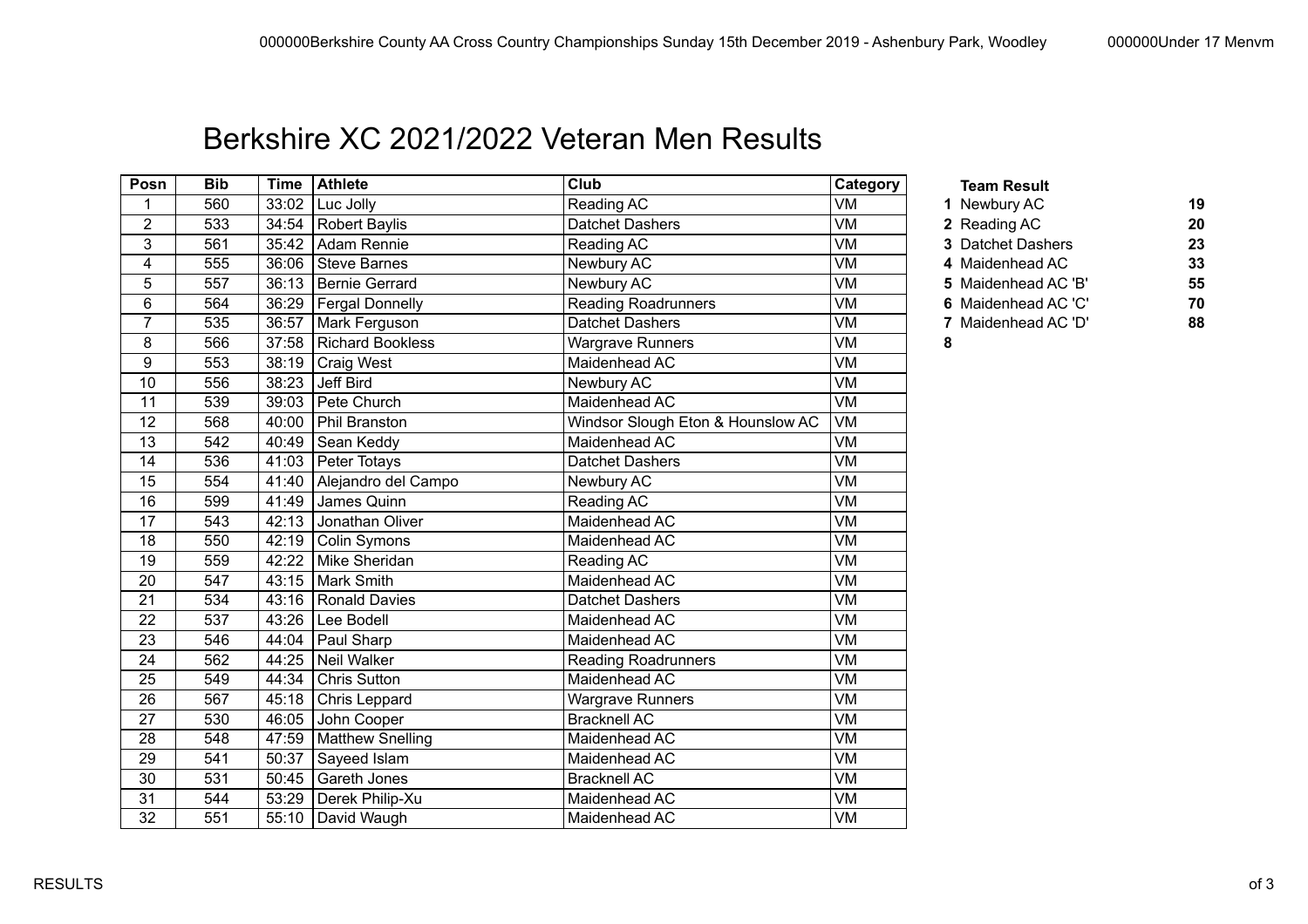### Berkshire XC 2021/2022 Senior Women Results

| <b>Overall</b><br>Posn | <b>Bib</b> | Time      | <b>Athlete</b>            | <b>Club</b>                 | Category  |
|------------------------|------------|-----------|---------------------------|-----------------------------|-----------|
|                        |            | 574 34:00 | <b>Kirsty Walker</b>      | Reading AC                  | <b>SW</b> |
| 2                      |            |           | 579 39:44   Meg Ormond    | Windsor Slough Eton & Ho SW |           |
| 3                      |            |           | 573 40:33   Katie Rodda   | Reading AC                  | <b>SW</b> |
| 4                      |            | 576 41:17 | Hannah Green              | <b>Reading Roadrunners</b>  | SW        |
| 5                      |            | 580 41:38 | Isabelle Rayner           | Windsor Slough Eton & Ho SW |           |
| 6                      |            |           | 572 51:33 Alice Robinson  | Maidenhead AC               | <b>SW</b> |
|                        |            | 577 52:17 | Katie Rennie              | <b>Reading Roadrunners</b>  | <b>SW</b> |
| 8                      |            |           | 575 54:06   Mireia Garcia | <b>Reading Roadrunners</b>  | SW        |

**Team Result** 1 Reading Roadru **19**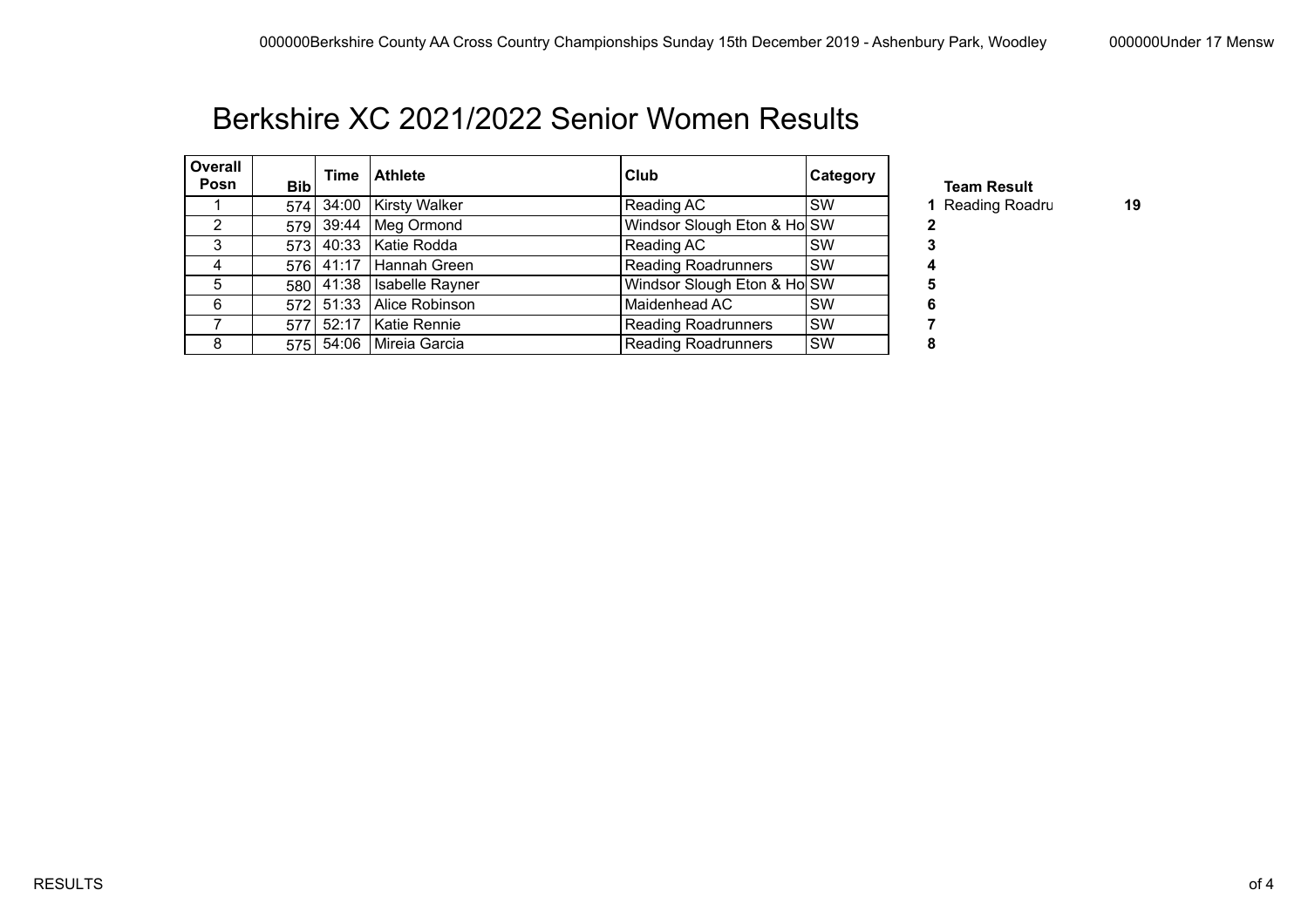### Berkshire XC 2021/2022 Veteran Women Results

| Posn           | <b>Bib</b>       | Time        | <b>Athlete</b>                   | Club          | <b>Category</b> | <b>Team Result</b>  |    |
|----------------|------------------|-------------|----------------------------------|---------------|-----------------|---------------------|----|
|                | 594 <sub>1</sub> |             | 41:05   Laura Nurse              | Newbury AC    | VW.             | 1 Newbury AC        | 10 |
| $\overline{2}$ | 591 l            |             | 42:25   Rachel Allen             | Newbury AC    | <b>VW</b>       | 2 Maidenhead AC     | 15 |
| 3              |                  |             | 596   43:02   Susan Francis      | Reading AC    | <b>VW</b>       | 3 Maidenhead AC 'B' | 27 |
| 4              |                  |             | 589 43:59 Caroline Shrimpton     | Maidenhead AC | <b>VW</b>       | 4 Maidenhead AC 'C' | 36 |
| 5              |                  |             | 586   44:03   Christina O'Beirne | Maidenhead AC | <b>VW</b>       | 5                   |    |
| 6              |                  |             | 583   45:53   Ellen Easten       | Maidenhead AC | <b>VW</b>       | 6                   |    |
|                |                  | 595 47:07   | Jenny O'Connor                   | Newbury AC    | <b>VW</b>       |                     |    |
| 8              |                  | 584   49:03 | Uen Francis                      | Maidenhead AC | VW.             | 8                   |    |
| 9              | 5871             |             | 49:30   Leila Oliver             | Maidenhead AC | <b>VW</b>       |                     |    |
| 10             |                  |             | 582   51:39   Sarah Brown        | Maidenhead AC | <b>VW</b>       |                     |    |
| 11             |                  | 588 52:51   | Julie Parkinson                  | Maidenhead AC | <b>VW</b>       |                     |    |
| 12             | 581 l            |             | 61:03 Shazia Ahmad               | Maidenhead AC | <b>VW</b>       |                     |    |
| 13             |                  |             | 585   63:30   Marika Karavan     | Maidenhead AC | VW.             |                     |    |

### 4 Maidenhead AC 'C' **36**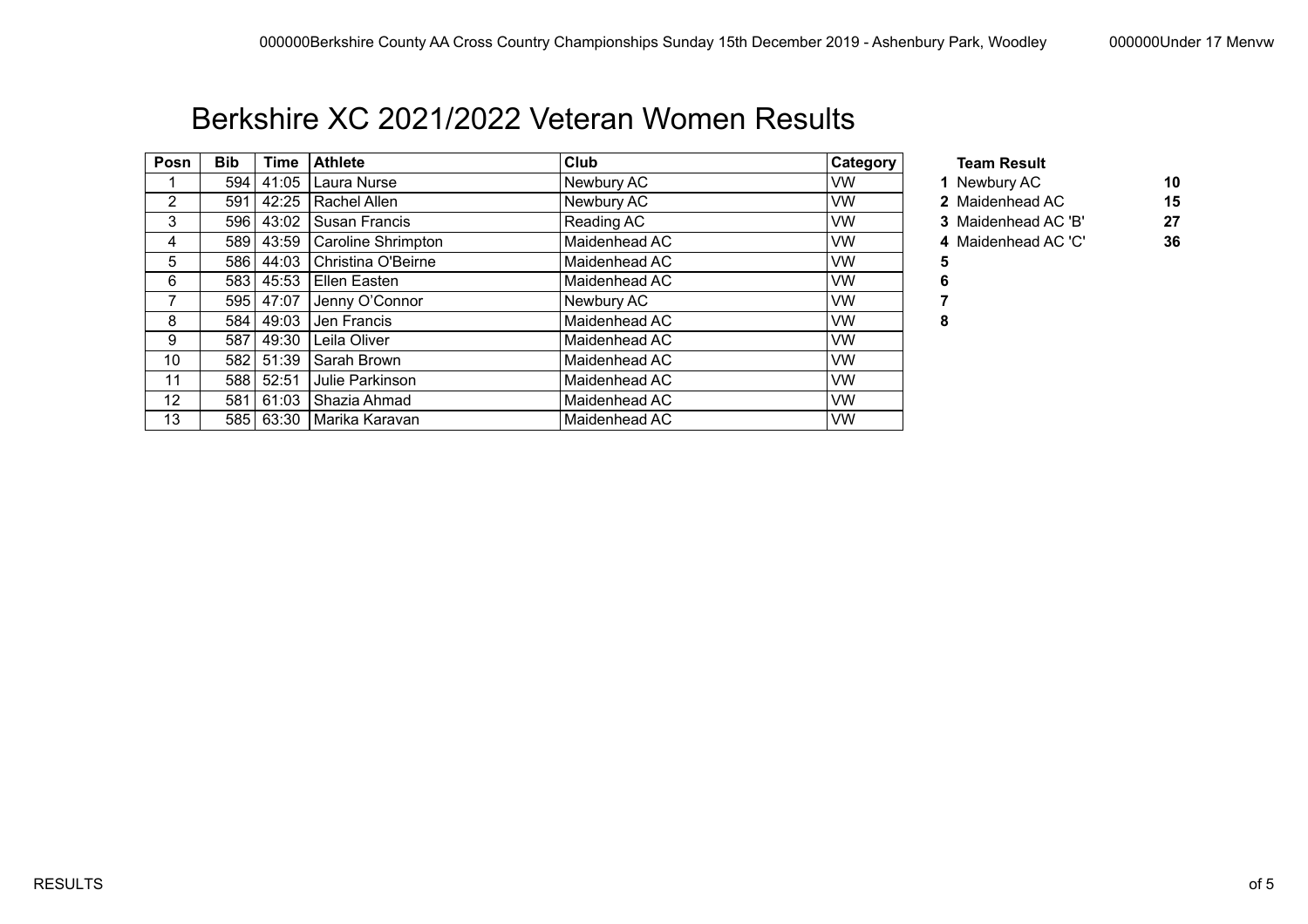## Berkshire XC 2021/2022 U20 Women Results

| Posn | <b>Bib</b> | Time Athlete                    | Club                                     | Category    | <b>Team Result</b> |
|------|------------|---------------------------------|------------------------------------------|-------------|--------------------|
|      |            | $458$ 25:39 Jasmine Young       | Windsor Slough Eton & Hounslow AC   U20W |             |                    |
|      |            | 455   25:47   Katie Clutterbuck | Windsor Slough Eton & Hounslow AC   U20W |             |                    |
| ົ    |            | 451   26:13   Abigail Baines    | <b>Bracknell AC</b>                      | <b>U20W</b> |                    |
|      |            | 453   27:57   Luci Robertson    | Newbury AC                               | <b>U20W</b> |                    |
| 5    |            | 454   28:45   Lara Tolson       | Reading AC                               | <b>U20W</b> |                    |
| 6    |            | 452 29:20 Lucy Hall             | <b>Bracknell AC</b>                      | <b>U20W</b> |                    |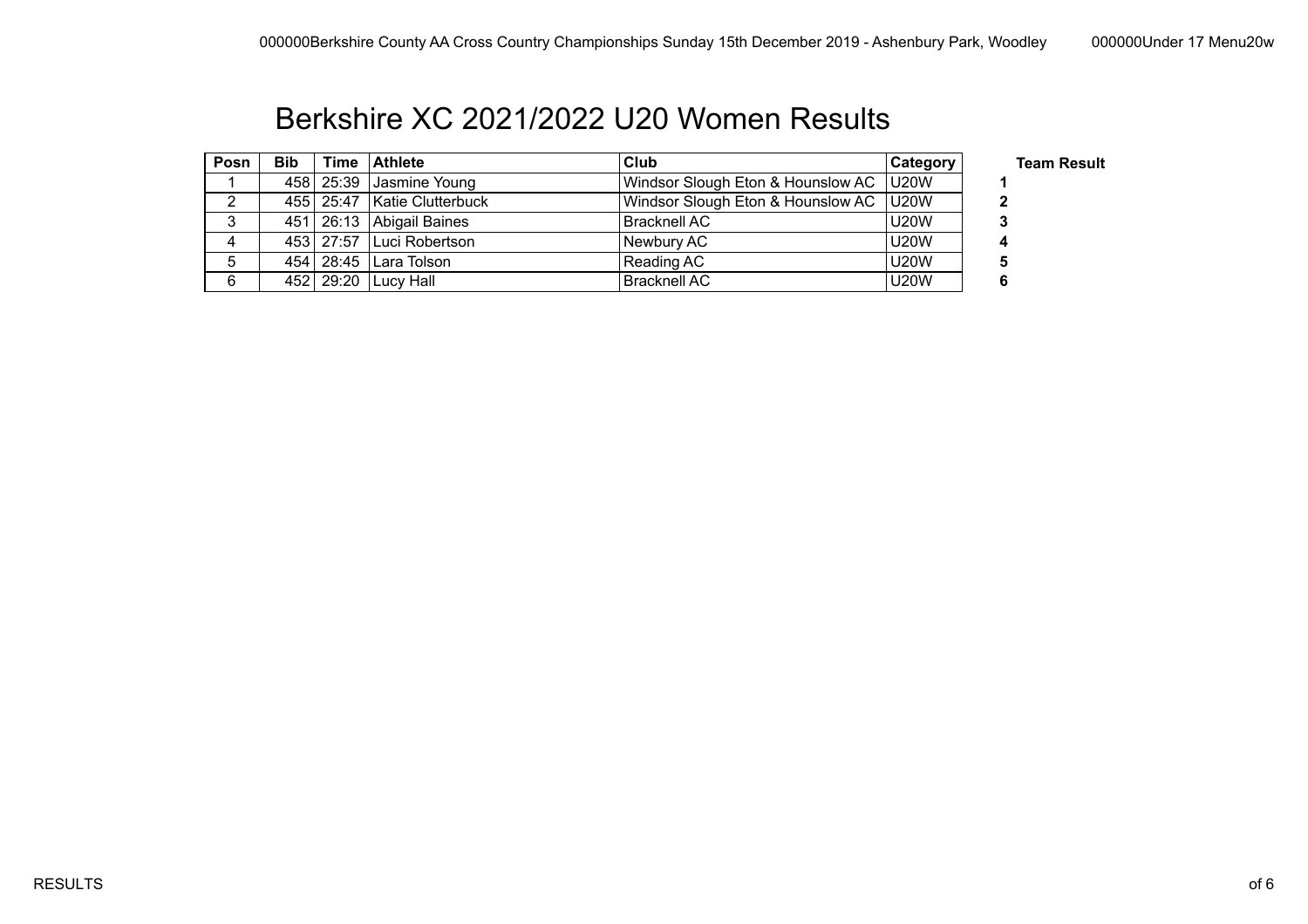## Berkshire XC 2021/2022 U15 Girls Results

| Posn           | <b>Bib</b> | <b>Time</b> | <b>Athlete</b>      | Club                              | Category    | <b>Team Result</b> |    |
|----------------|------------|-------------|---------------------|-----------------------------------|-------------|--------------------|----|
| 1              | 270        | 13:36       | Carys Westcott      | Reading AC                        | <b>U15G</b> | 1 Bracknell AC     | 19 |
| 2              | 272        | 13:42       | Ella Davey          | Windsor Slough Eton & Hounslow AC | <b>U15G</b> | 2 Cookham Runni    | 19 |
| 3              | 259        | 13:50       | Jacqueline Heller   | Cookham Running Club              | U15G        | 3 Windsor Slough   | 22 |
| 4              | 273        | 14:01       | Abigail Farley      | Windsor Slough Eton & Hounslow AC | <b>U15G</b> | 4 Reading AC       | 26 |
| 5              | 253        | 14:08       | Kirsten Fraser      | <b>Bracknell AC</b>               | U15G        | 5 Newbury AC       | 50 |
| 6              | 252        | 14:14       | Marnie Fieldsend    | <b>Bracknell AC</b>               | <b>U15G</b> | 6 Bracknell AC 'B' | 51 |
| $\overline{7}$ | 257        | 14:25       | Eva Bartlett        | Cookham Running Club              | <b>U15G</b> | 7 Windsor Slough   | 69 |
| 8              | 256        | 14:32       | Amelia Whiteley     | <b>Bracknell AC</b>               | U15G        | 8                  |    |
| 9              | 261        | 14:34       | Asmi Saha           | Cookham Running Club              | U15G        |                    |    |
| 10             | 251        | 14:44       | Jessica Clay        | <b>Bracknell AC</b>               | <b>U15G</b> |                    |    |
| 11             | 265        | 14:49       | <b>Isabel Moore</b> | Newbury AC                        | U15G        |                    |    |
| 12             | 268        | 14:51       | Alex Marden         | Reading AC                        | <b>U15G</b> |                    |    |
| 13             | 267        | 14:53       | Georgina Langdon    | Reading AC                        | U15G        |                    |    |
| 14             | 269        | 15:04       | Zoe Rennie          | Reading AC                        | <b>U15G</b> |                    |    |
| 15             | 250        | 15:06       | Jenna Bailey        | <b>Bracknell AC</b>               | U15G        |                    |    |
| 16             | 275        | 15:07       | Aashni Manek        | Windsor Slough Eton & Hounslow AC | <b>U15G</b> |                    |    |
| 17             | 263        | 15:14       | Katya Burgess       | Newbury AC                        | U15G        |                    |    |
| 18             | 271        | 15:15       | Emma Davies         | Team Kennet Triathlon & AC        | <b>U15G</b> |                    |    |
| 19             | 266        | 15:22       | Eve James           | Reading AC                        | U15G        |                    |    |
| 20             | 276        | 15:29       | Ana Passos          | Windsor Slough Eton & Hounslow AC | <b>U15G</b> |                    |    |
| 21             | 262        | 15:37       | Sophie McLachlan    | Maidenhead AC                     | U15G        |                    |    |
| 22             | 264        | 16:29       | Georgia Knight      | Newbury AC                        | <b>U15G</b> |                    |    |
| 23             | 260        | 17:06       | Natalie Matthews    | Cookham Running Club              | <b>U15G</b> |                    |    |
| 24             | 274        | 17:07       | Sorcha Lally        | Windsor Slough Eton & Hounslow AC | U15G        |                    |    |
| 25             | 277        | 17:27       | Maizie Tearle       | Windsor Slough Eton & Hounslow AC | <b>U15G</b> |                    |    |
| 26             |            | 254 18:26   | Kate Godfrey        | <b>Bracknell AC</b>               | U15G        |                    |    |

- 2 Cookham Runni **19**
- 3 Windsor Slough 22
- 273 14:01 Abigail Farley Windsor Slough Eton & Hounslow AC U15G **4** Reading AC **26**
	-
- 
- 252 14:14 Marnie Fieldsend Bracknell AC U15G **6** Bracknell AC 'B' **51**
- 7 Windsor Slough **69**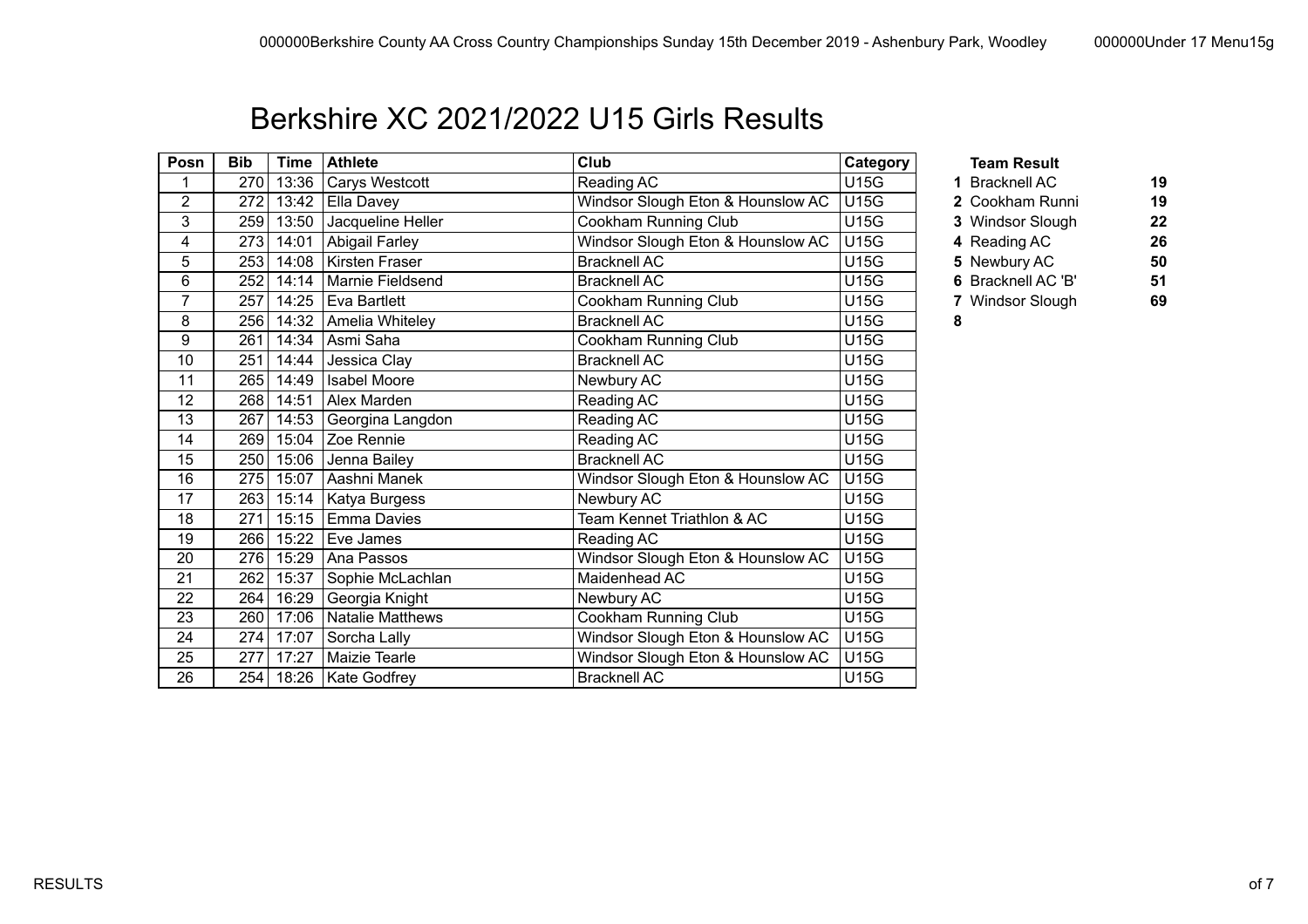### Berkshire XC 2021/2022 U17 Women Results

| Posn           | <b>Bib</b> | Time  | <b>Athlete</b>            | Club                              | <b>Category</b>  | <b>Team Result</b> |    |
|----------------|------------|-------|---------------------------|-----------------------------------|------------------|--------------------|----|
|                | 370        | 20:27 | <b>Freya Ruffels</b>      | Windsor Slough Eton & Hounslow AC | <b>U17W</b>      | 1 Windsor Slough   | 6  |
| $\overline{2}$ | 3691       | 20:35 | Jemima Ridley             | Windsor Slough Eton & Hounslow AC | U17W             | 2 Bracknell AC     | 24 |
| 3              | 364        | 21:08 | Rachel Clutterbuck        | Windsor Slough Eton & Hounslow AC | <b>U17W</b>      | 3 Newbury AC       | 29 |
| 4              | 367        | 21:13 | Jessica Hatch             | Windsor Slough Eton & Hounslow AC | <b>U17W</b>      |                    |    |
| 5              | 3581       | 21:33 | Josie Robertson           | Newbury AC                        | <b>U17W</b>      |                    |    |
| 6              | 351        | 21:50 | Katie Flockhart           | <b>Bracknell AC</b>               | U17W             | ь                  |    |
|                | 3681       | 22:13 | Keshni Manek              | Windsor Slough Eton & Hounslow AC | U <sub>17W</sub> |                    |    |
| 8              | 350        | 22:28 | Manisha Dave              | <b>Bracknell AC</b>               | U17W             | 8                  |    |
| 9              | 360 l      | 22:30 | <b>Holly Haldane</b>      | Reading AC                        | U17W             |                    |    |
| 10             | 3531       | 23:41 | Maddie Hill               | <b>Bracknell AC</b>               | U17W             |                    |    |
| 11             | 357        | 23:59 | Miriam Cooper             | Newbury AC                        | U17W             |                    |    |
| 12             | 3551       | 24:07 | <b>Katherine Matthews</b> | Cookham Running Club              | U17W             |                    |    |
| 13             | 356 l      | 24:11 | Sophie Bhatt              | Newbury AC                        | U17W             |                    |    |

- 1 Windsor Slough 6<br>2 Bracknell AC 179
	-
- 3 Newbury AC 29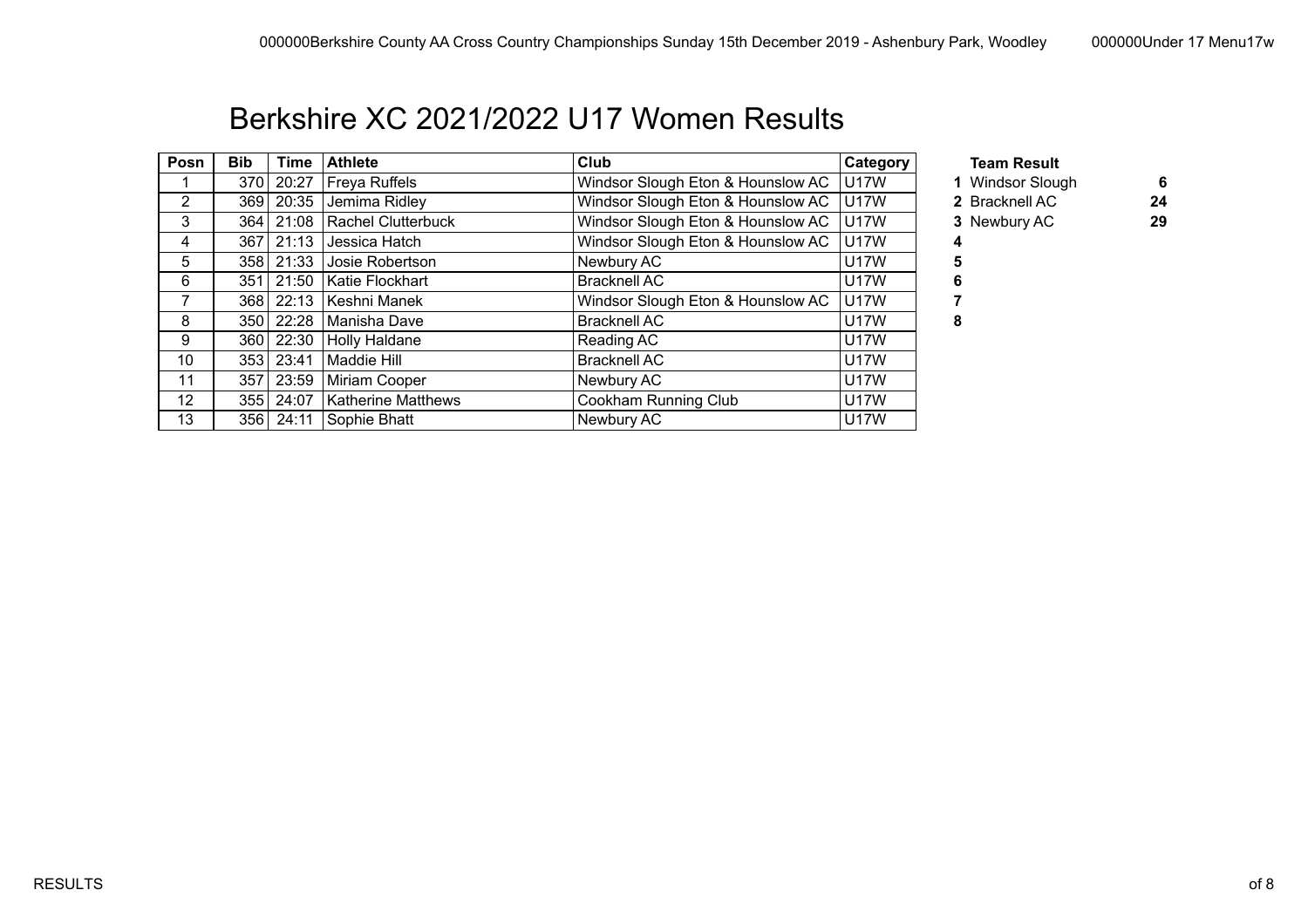# Berkshire XC 2021/2022 U15 Boys Results

| Posn           | <b>Bib</b> | <b>Time</b> | <b>Athlete</b>       | <b>Club</b>                       | Category    | <b>Team Result</b> |    |
|----------------|------------|-------------|----------------------|-----------------------------------|-------------|--------------------|----|
|                | 222        | 12:37       | Benjamin Dewar       | Windsor Slough Eton & Hounslow AC | U15B        | 1 Reading AC       | 19 |
| 2              | 201        | 12:48       | Nicholas Thomas      | Basingstoke & Mid Hants AC        | U15B        | 2 Newbury AC       | 25 |
| 3              | 219        | 12:49       | James Titmas         | Reading AC                        | <b>U15B</b> | 3 Bracknell AC     | 26 |
| 4              | 216        | 13:00       | <b>Maddox Gillas</b> | Reading AC                        | U15B        | 4 Windsor Slough   | 30 |
| 5              | 200        | 13:23       | Callum Welch         | Aldershot Farnham & District      | <b>U15B</b> | 5 Bracknell AC 'B' | 50 |
| 6              | 213        | 13:35       | Charlie Adams        | Newbury AC                        | <b>U15B</b> | 6                  |    |
| $\overline{7}$ | 208        | 13:38       | Dylan Weller         | <b>Bracknell AC</b>               | U15B        |                    |    |
| 8              | 205        | 13:46       | Daniel Lewis         | <b>Bracknell AC</b>               | <b>U15B</b> | 8                  |    |
| 9              | 215        | 13:54       | Aston Howse          | Newbury AC                        | <b>U15B</b> |                    |    |
| 10             | 214        | 14:00       | Jacob Glendenning    | Newbury AC                        | U15B        |                    |    |
| 11             | 207        | 14:05       | Ethan Webb           | <b>Bracknell AC</b>               | U15B        |                    |    |
| 12             | 217        | 14:10       | <b>Oliver Shears</b> | Reading AC                        | <b>U15B</b> |                    |    |
| 13             | 223        | 14:13       | James McSharry       | Windsor Slough Eton & Hounslow AC | <b>U15B</b> |                    |    |
| 14             | 210        | 14:17       | <b>William Dart</b>  | Cookham Running Club              | <b>U15B</b> |                    |    |
| 15             | 203        | 14:19       | <b>Riley Howe</b>    | <b>Bracknell AC</b>               | <b>U15B</b> |                    |    |
| 16             | 224        | 14:21       | Sohan Nath           | Windsor Slough Eton & Hounslow AC | <b>U15B</b> |                    |    |
| 17             | 206        | 14:57       | Thomas Way           | <b>Bracknell AC</b>               | <b>U15B</b> |                    |    |
| 18             | 204        | 15:31       | Euan Lau             | <b>Bracknell AC</b>               | U15B        |                    |    |
| 19             | 209        | 15:38       | Dylan Bavazzano      | Cookham Running Club              | <b>U15B</b> |                    |    |
| 20             | 212        | 19:17       | Mark Stylo           | Maidenhead AC                     | <b>U15B</b> |                    |    |
| 21             | 211        | 21:44       | Benjamin Kelly       | Maidenhead AC                     | <b>U15B</b> |                    |    |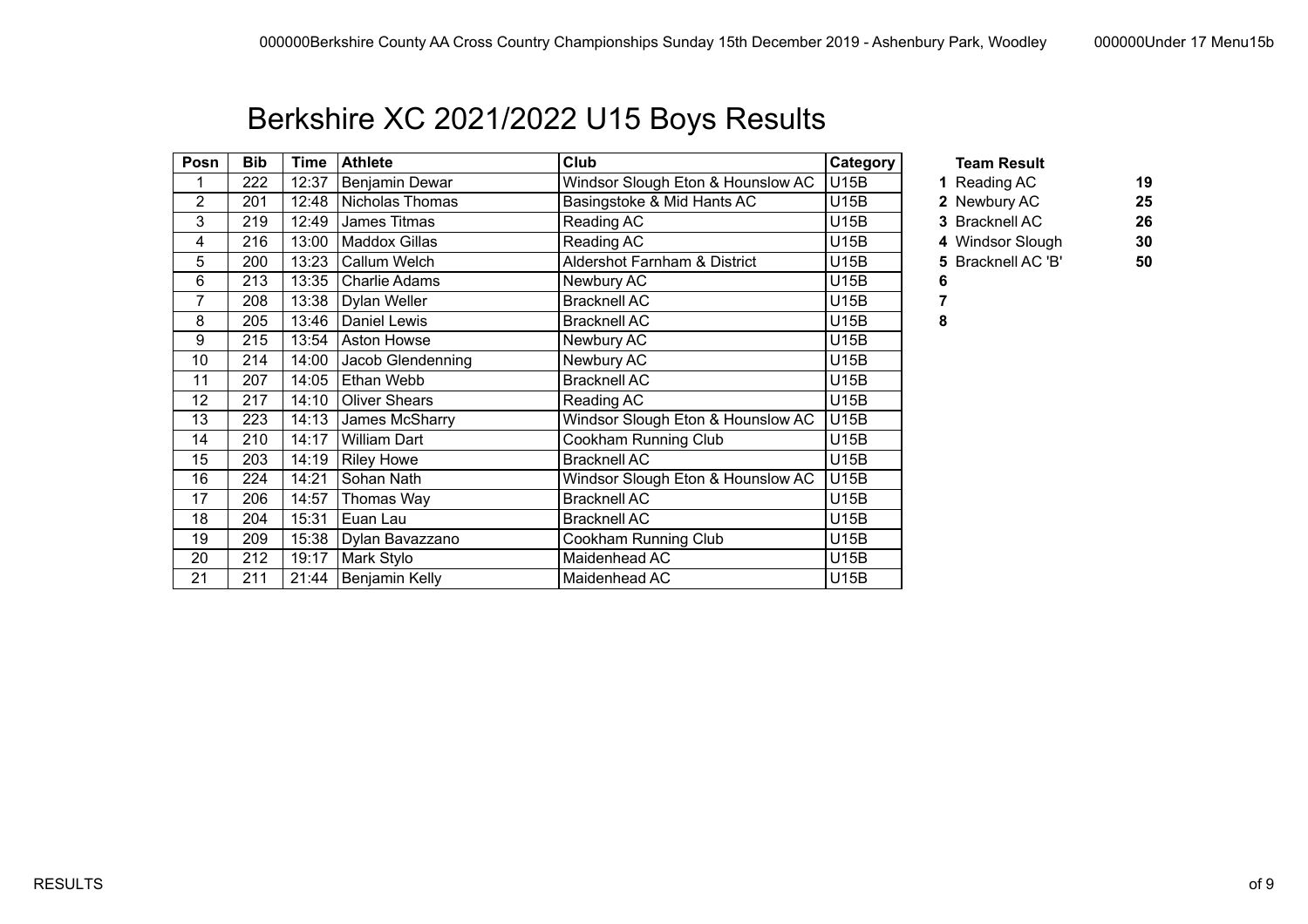## Berkshire XC 2021/2022 U13 Girls Results

| Posn           | <b>Bib</b> | Time  | <b>Athlete</b>        | <b>Club</b>                       | Category    | <b>Team Result</b> |
|----------------|------------|-------|-----------------------|-----------------------------------|-------------|--------------------|
|                | 165        | 10:09 | Zoë Allan             | Windsor Slough Eton & Hounslow AC | <b>U13G</b> | 1 Windsor Slou     |
| $\overline{2}$ | 163        | 10:22 | Isabella Wood         | Reading AC                        | <b>U13G</b> | 2 Reading AC       |
| 3              | 167        | 10:29 | Tara Ferguson         | Windsor Slough Eton & Hounslow AC | <b>U13G</b> | 3 Cookham Rui      |
| 4              | 153        | 10:37 | <b>Quinn Bookless</b> | Cookham Running Club              | U13G        | 4 Maidenhead /     |
| 5              | 160        | 10:51 | Grace Haldane         | Reading AC                        | U13G        | 5                  |
| 8              | 162        | 11:16 | Lucy Rennie           | Reading AC                        | U13G        | 6                  |
| 9              | 169        | 11:17 | Lola Williamson       | Windsor Slough Eton & Hounslow AC | <b>U13G</b> |                    |
| 10             | 152        | 11:20 | Ella Spencer          | <b>Bracknell AC</b>               | <b>U13G</b> |                    |
| 11             | 1661       | 11:25 | Zara Davey            | Windsor Slough Eton & Hounslow AC | U13G        |                    |
| 12             | 164        | 11:45 | <b>Amber Stiles</b>   | Team Kennet Triathlon & AC        | U13G        |                    |
| 13             | 157        | 11:46 | Kaiya Mccrabbe        | Maidenhead AC                     | U13G        |                    |
| 14             | 154        | 12:08 | <b>Chloe Bullock</b>  | Cookham Running Club              | U13G        |                    |
| 15             | 1581       | 12:48 | Lilou Randle          | Maidenhead AC                     | U13G        |                    |
| 16             | 1681       | 12:49 | Sofia Sabbah          | Windsor Slough Eton & Hounslow AC | U13G        |                    |
| 17             | 155        | 13:08 | Divya Thirakaluthy    | Cookham Running Club              | U13G        |                    |
| 18             | 156        | 13:18 | Jude Francis          | Maidenhead AC                     | U13G        |                    |
| 19             | 161        | 15:44 | Elysia Mckenzie       | Reading AC                        | U13G        |                    |

- 1 Windsor Slough **13**
- 163 10:22 Isabella Wood Reading AC U13G **2** Reading AC **15**
- 3 Cookham Runni **35**
- 4 Maidenhead AC **46**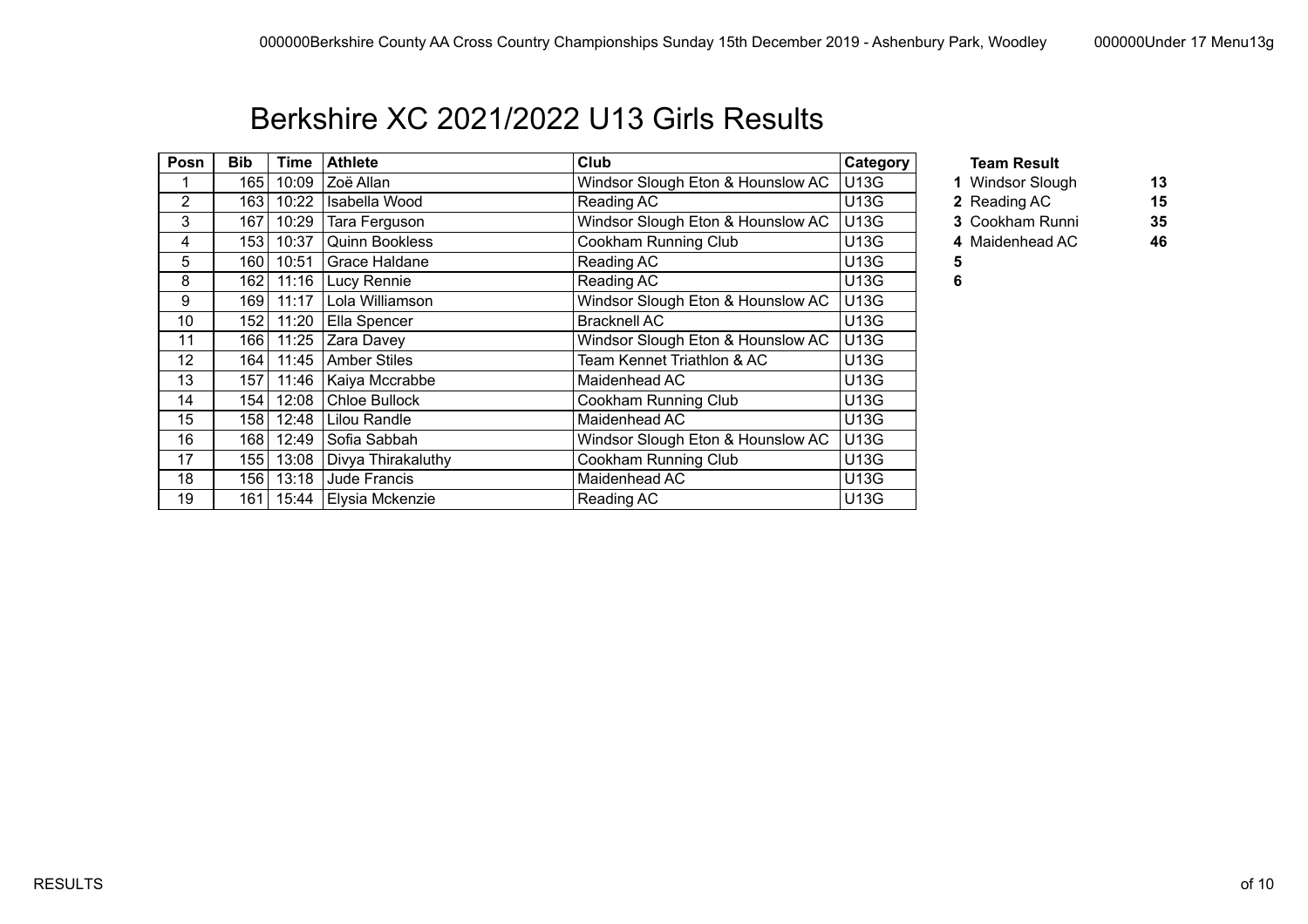# Berkshire XC 2021/2022 U13 Boys Results

| Posn           | <b>Bib</b> | <b>Time</b> | <b>Athlete</b>         | Club                              | Category    | <b>Team Result</b> |    |
|----------------|------------|-------------|------------------------|-----------------------------------|-------------|--------------------|----|
| 1              | 128        | 9:19        | Finn McKay             | Windsor Slough Eton & Hounslow AC | <b>U13B</b> | 1 Windsor Slough   | 9  |
| 2              | 115        | 9:38        | Josh Norton            | Newbury AC                        | <b>U13B</b> | 2 Reading AC       | 29 |
| 3              | 126        | 9:40        | James Farley           | Windsor Slough Eton & Hounslow AC | <b>U13B</b> | 3 Bracknell AC     | 34 |
| 4              | 124        | 9:42        | <b>Elliot Murphy</b>   | Team Kennet Triathlon & AC        | <b>U13B</b> | 4 Team Kennet Tri  | 49 |
| 5              | 127        | 9:43        | George Hilliar         | Windsor Slough Eton & Hounslow AC | <b>U13B</b> | 5 Bracknell AC 'B' | 54 |
| 6              | 111        | 9:44        | Suheyb Awale           | Hillingdon AC                     | <b>U13B</b> | 6 Reading AC 'B'   | 54 |
| $\overline{7}$ | 102        | 9:48        | William Humm           | <b>Bracknell AC</b>               | U13B        | 7 Windsor Slough   | 60 |
| 8              | 121        | 9:52        | Sam Weeks              | Reading AC                        | <b>U13B</b> | 8 Cookham Runni    | 66 |
| 9              | 129        | 10:05       | Aaron Shiel            | Windsor Slough Eton & Hounslow AC | U13B        |                    |    |
| 10             | 120        | 10:09       | Noah Tyers             | Reading AC                        | <b>U13B</b> |                    |    |
| 11             | 119        | 10:17       | Joshua McKenzie        | Reading AC                        | <b>U13B</b> |                    |    |
| 12             | 103        | 10:20       | <b>Ben Lucas</b>       | <b>Bracknell AC</b>               | <b>U13B</b> |                    |    |
| 13             | 117        | 10:25       | Sebastian Clark        | <b>Reading AC</b>                 | U13B        |                    |    |
| 14             | 118        | 10:27       | Oswald David-Oppong    | Reading AC                        | <b>U13B</b> |                    |    |
| 15             | 101        | 10:30       | Aaron Chestnutt        | <b>Bracknell AC</b>               | <b>U13B</b> |                    |    |
| 16             | 105        | 10:31       | <b>Harry Targett</b>   | <b>Bracknell AC</b>               | <b>U13B</b> |                    |    |
| 17             | 123        | 10:40       | Ethan Kuijten          | Team Kennet Triathlon & AC        | <b>U13B</b> |                    |    |
| 18             | 100        | 10:55       | Harry Anamoah          | <b>Bracknell AC</b>               | <b>U13B</b> |                    |    |
| 19             | 106        | 10:59       | Lucas Dolphin          | Cookham Running Club              | <b>U13B</b> |                    |    |
| 20             | 104        | 11:02       | Kamran Shah            | <b>Bracknell AC</b>               | U13B        |                    |    |
| 21             | 113        | 11:03       | Toby Smith             | Maidenhead AC                     | <b>U13B</b> |                    |    |
| 22             | 132        | 11:15       | Ben Young              | Windsor Slough Eton & Hounslow AC | U13B        |                    |    |
| 23             | 109        | 11:20       | Luke Rice              | Cookham Running Club              | <b>U13B</b> |                    |    |
| 24             | 107        | 11:30       | <b>Toby Holmes</b>     | Cookham Running Club              | <b>U13B</b> |                    |    |
| 25             | 110        | 11:33       | <b>Harrison Walker</b> | Cookham Running Club              | <b>U13B</b> |                    |    |
| 26             | 114        | 11:34       | Oliver Smith yeadon    | Maidenhead AC                     | U13B        |                    |    |
| 27             | 116        | 11:40       | James Charlton-Perez   | Reading AC                        | <b>U13B</b> |                    |    |
| 28             | 122        | 12:22       | Aaron Carter           | Team Kennet Triathlon & AC        | <b>U13B</b> |                    |    |
| 29             | 130        | 13:00       | Euan Totays            | Windsor Slough Eton & Hounslow AC | <b>U13B</b> |                    |    |

- 1 Windsor Slough **9** 
	-
- 
- 4 Team Kennet Tri**athlon & AC**
- 5 Bracknell AC 'B' **54**
- 111 9:44 Suheyb Awale Hillingdon AC U13B **6** Reading AC 'B' **54**
- Windsor Slough 60
- 8 Cookham Runni **66**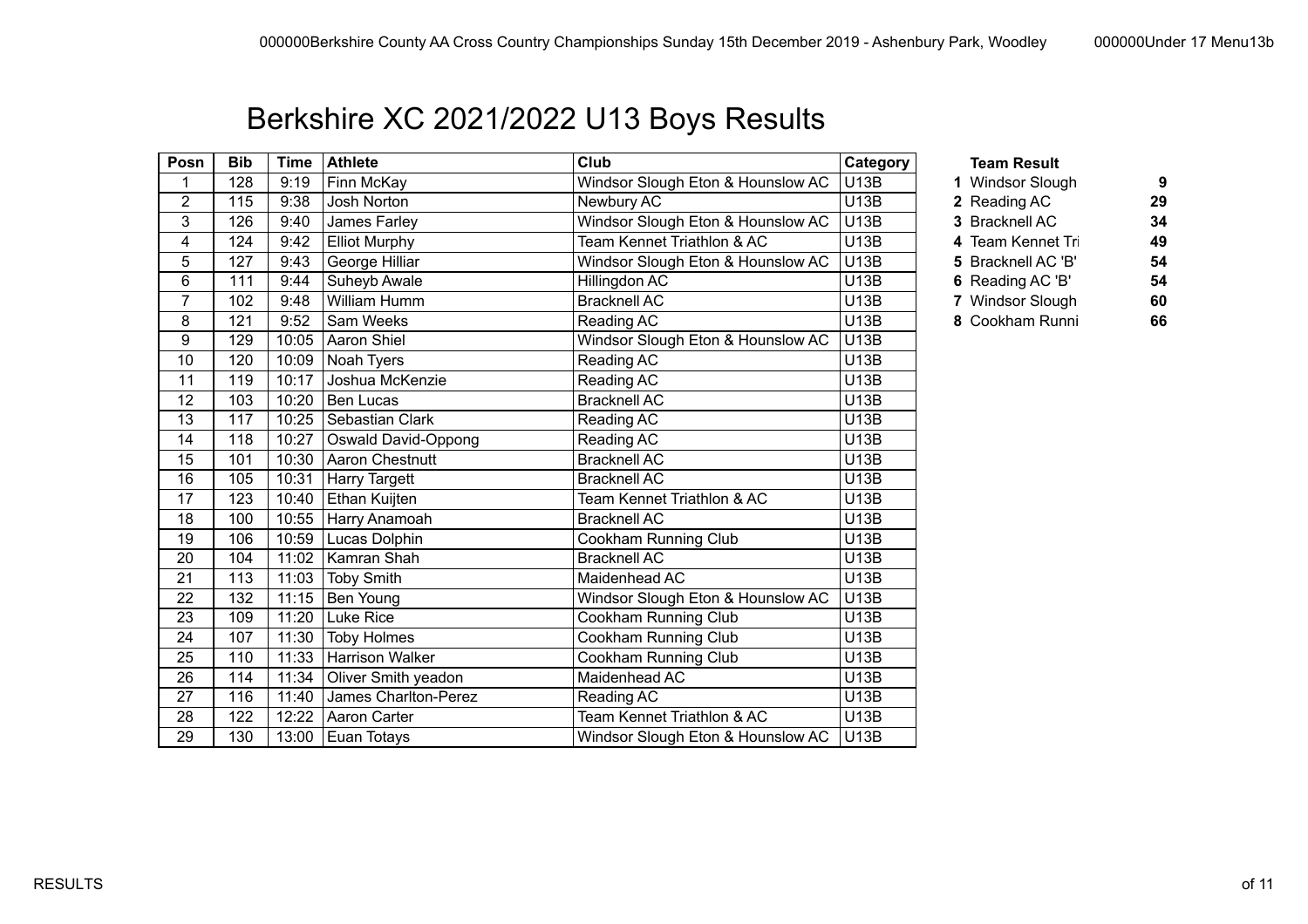## Berkshire XC 2021/2022 U17 Men Results

| Posn           | <b>Bib</b> | Time  | <b>Athlete</b>            | Club                              | Category    | <b>Team Result</b> |
|----------------|------------|-------|---------------------------|-----------------------------------|-------------|--------------------|
|                | 312        | 18:10 | Luke Birdseye             | Windsor Slough Eton & Hounslow AC | U17M        | 1 Windsor Slou     |
| $\overline{2}$ | 313        | 18:35 | <b>Frank Mcgrath</b>      | Windsor Slough Eton & Hounslow AC | <b>U17M</b> | 2 Reading AC       |
| 3              | 301        | 19:01 | Miles Brooks              | <b>Bracknell AC</b>               | <b>U17M</b> |                    |
| 4              | 314        | 19:03 | Joshua Mingoia            | Windsor Slough Eton & Hounslow AC | <b>U17M</b> |                    |
| 5              | 307        | 19:24 | <b>Christopher Parker</b> | Reading AC                        | <b>U17M</b> |                    |
| 6              | 305        | 19:59 | Oliver Craggs             | Reading AC                        | <b>U17M</b> |                    |
|                | 315        | 20:22 | George Thomas             | Windsor Slough Eton & Hounslow AC | <b>U17M</b> |                    |
| 8              | 303        | 20:44 | <b>Hector Daniel</b>      | <b>Bracknell AC</b>               | <b>U17M</b> | 8                  |
| 9              | 311        | 21:14 | Julian Abass              | Windsor Slough Eton & Hounslow AC | U17M        |                    |
| 10             | 306        | 21:26 | Nicholas Haldane          | Reading AC                        | <b>U17M</b> |                    |
| 11             | 310        | 21:31 | Adam Tivey                | Reading AC                        | <b>U17M</b> |                    |
| 12             | 300        | 21:59 | Oscar Bailey              | Basingstoke & Mid Hants AC        | <b>U17M</b> |                    |
| 13             | 309        | 23:37 | Joseph Strong             | Reading AC                        | <b>U17M</b> |                    |

- 
- 1 Windsor Slough **7**
- 2 Reading AC 21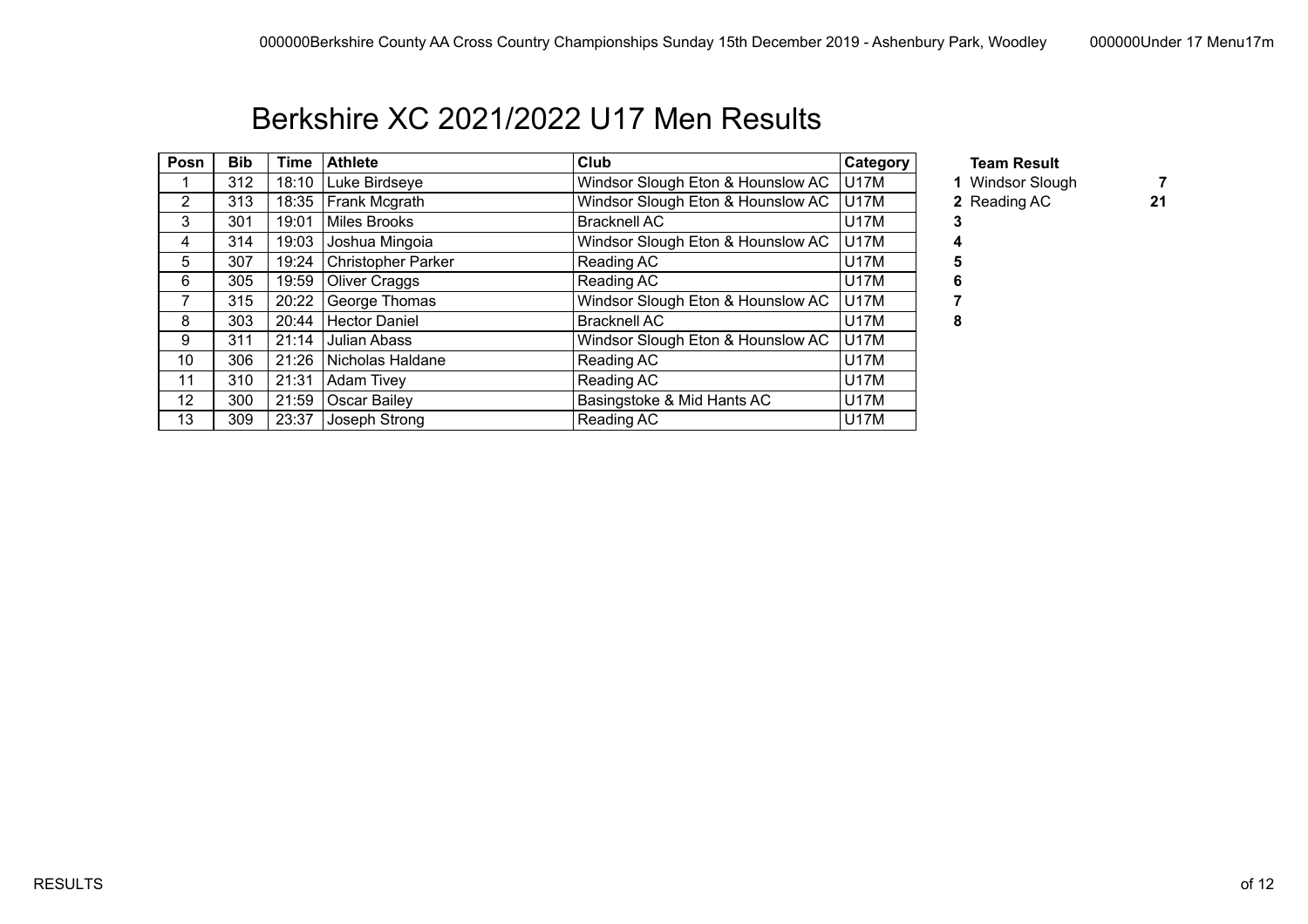| <b>Under 13 Girls</b> |                                                  |                                          |                                           |               |
|-----------------------|--------------------------------------------------|------------------------------------------|-------------------------------------------|---------------|
|                       |                                                  |                                          |                                           |               |
| Posn                  | Club                                             | <b>String</b>                            | <b>Team</b>                               | <b>Points</b> |
| $\mathbf{1}$          | Windsor Slough Eton &ugh Eton & Hou Zoë Allan    |                                          |                                           | 13            |
|                       |                                                  | Windsor Slough Eton & Hou Tara Ferguson  |                                           |               |
|                       |                                                  |                                          | Windsor Slough Eton & Hou Lola Williamson |               |
|                       |                                                  |                                          |                                           |               |
|                       |                                                  |                                          |                                           |               |
| 2                     | Reading AC                                       | Reading AC1                              | Isabella Wood                             | 15            |
|                       |                                                  | Reading AC2                              | Grace Haldane                             |               |
|                       |                                                  | Reading AC3                              | Lucy Rennie                               |               |
|                       |                                                  |                                          |                                           |               |
|                       |                                                  |                                          |                                           |               |
| 3                     | Cookham Running Clutham Running C Quinn Bookless |                                          |                                           | 35            |
|                       |                                                  | Cookham Running C Chloe Bullock          |                                           |               |
|                       |                                                  |                                          | Cookham Running O Divya Thirakaluthy      |               |
|                       |                                                  |                                          |                                           |               |
|                       |                                                  |                                          |                                           |               |
|                       |                                                  |                                          |                                           |               |
| <b>Under 13 Boys</b>  |                                                  |                                          |                                           |               |
|                       |                                                  |                                          |                                           |               |
| Posn                  | <b>Club</b>                                      | <b>String</b>                            | <b>Team</b>                               | <b>Points</b> |
| 1                     | Windsor Slough Eton &ugh Eton & Hol Finn McKay   |                                          |                                           | 9             |
|                       |                                                  | Windsor Slough Eton & Hou James Farley   |                                           |               |
|                       |                                                  | Windsor Slough Eton & Hou George Hilliar |                                           |               |
|                       |                                                  |                                          |                                           |               |
|                       |                                                  |                                          |                                           |               |
| $\overline{2}$        | Reading AC                                       | Reading AC1                              | Sam Weeks                                 | 29            |
|                       |                                                  | Reading AC2                              | Noah Tyers                                |               |
|                       |                                                  | Reading AC3                              | Joshua McKenzie                           |               |
|                       |                                                  |                                          |                                           |               |
|                       |                                                  |                                          |                                           |               |
| $\overline{3}$        | <b>Bracknell AC</b>                              |                                          | Bracknell AC1 William Humm                | 34            |
|                       |                                                  | Bracknell AC2   Ben Lucas                |                                           |               |
|                       |                                                  |                                          | Bracknell AC3   Aaron Chestnutt           |               |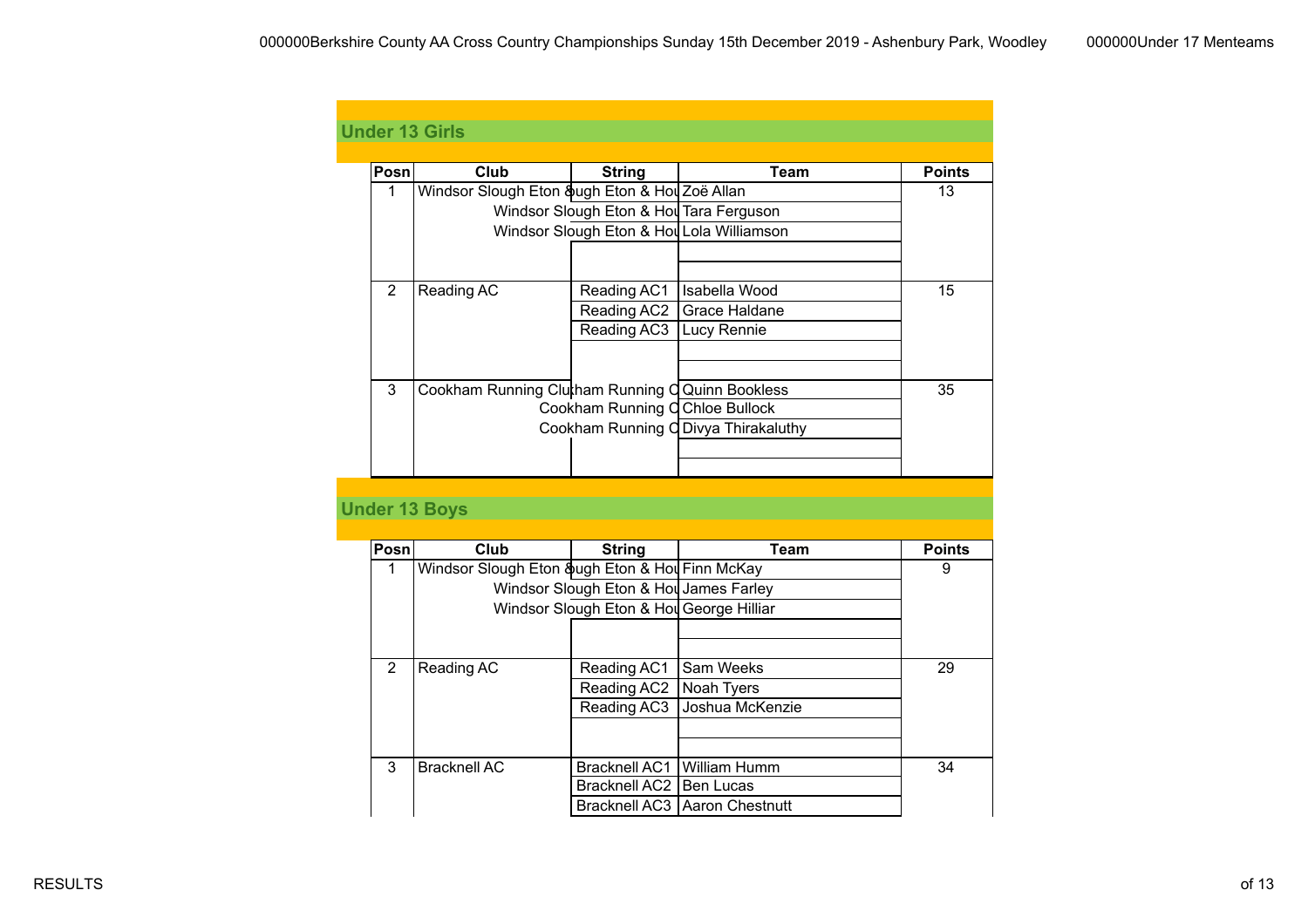|      | <b>Under 15 Girls</b>                               |                                          |                                  |               |
|------|-----------------------------------------------------|------------------------------------------|----------------------------------|---------------|
| Posn | Club                                                | <b>String</b>                            | Team                             | <b>Points</b> |
| 1    | Bracknell AC                                        | Bracknell AC1   Kirsten Fraser           |                                  | 19            |
|      |                                                     |                                          | Bracknell AC2   Marnie Fieldsend |               |
|      |                                                     |                                          | Bracknell AC3   Amelia Whiteley  |               |
|      |                                                     |                                          |                                  |               |
| 2    | Cookham Running Clukham Running Q Jacqueline Heller |                                          |                                  | 19            |
|      |                                                     | Cookham Running C Eva Bartlett           |                                  |               |
|      |                                                     | Cookham Running C Asmi Saha              |                                  |               |
|      |                                                     |                                          |                                  |               |
| 3    | Windsor Slough Eton &ugh Eton & Hou Ella Davey      |                                          |                                  | 22            |
|      |                                                     | Windsor Slough Eton & Hol Abigail Farley |                                  |               |
|      |                                                     | Windsor Slough Eton & Hol Aashni Manek   |                                  |               |
|      |                                                     |                                          |                                  |               |

### **Under 15 Boys**

| Posn | Club                | <b>String</b>                | Team                            | <b>Points</b> |
|------|---------------------|------------------------------|---------------------------------|---------------|
| 1    | Reading AC          | Reading AC1                  | James Titmas                    | 19            |
|      |                     | Reading AC2                  | Maddox Gillas                   |               |
|      |                     | Reading AC3                  | <b>Oliver Shears</b>            |               |
|      |                     |                              |                                 |               |
|      |                     |                              |                                 |               |
| 2    | Newbury AC          | Newbury AC1                  | Charlie Adams                   | 25            |
|      |                     | Newbury AC2   Aston Howse    |                                 |               |
|      |                     |                              | Newbury AC3   Jacob Glendenning |               |
|      |                     |                              |                                 |               |
|      |                     |                              |                                 |               |
| 3    | <b>Bracknell AC</b> | Bracknell AC1   Dylan Weller |                                 | 26            |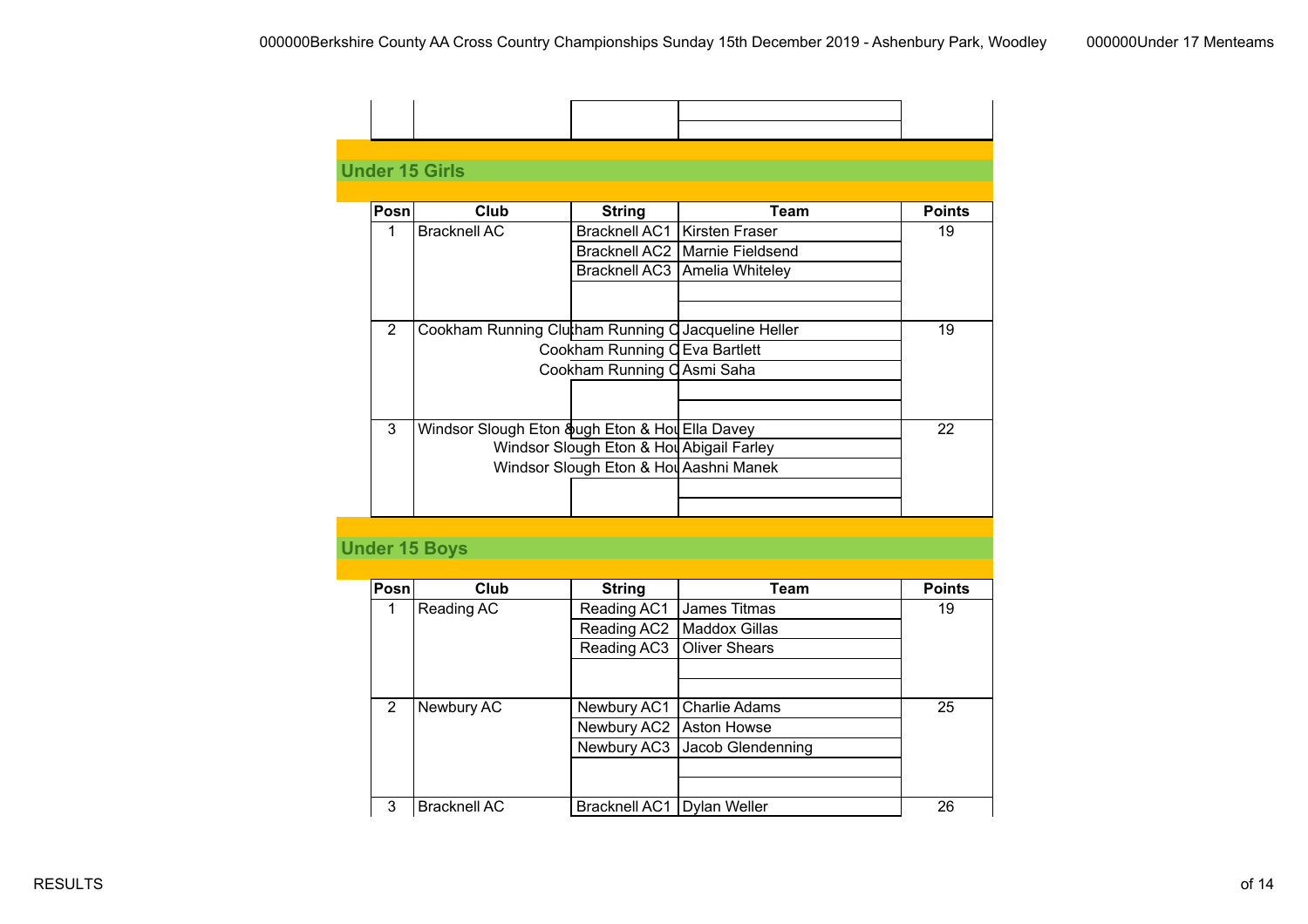|                |                                                   | Bracknell AC2 Daniel Lewis               |                                              |               |
|----------------|---------------------------------------------------|------------------------------------------|----------------------------------------------|---------------|
|                |                                                   | Bracknell AC3   Ethan Webb               |                                              |               |
|                |                                                   |                                          |                                              |               |
|                |                                                   |                                          |                                              |               |
|                |                                                   |                                          |                                              |               |
|                | <b>Under 17 Women</b>                             |                                          |                                              |               |
|                |                                                   |                                          |                                              |               |
| Posn           | <b>Club</b>                                       | <b>String</b>                            | <b>Team</b>                                  | <b>Points</b> |
| $\mathbf{1}$   | Windsor Slough Eton &ugh Eton & Hol Freya Ruffels |                                          |                                              | 6             |
|                |                                                   | Windsor Slough Eton & Holl Jemima Ridley |                                              |               |
|                |                                                   |                                          | Windsor Slough Eton & Hou Rachel Clutterbuck |               |
|                |                                                   |                                          |                                              |               |
|                |                                                   |                                          |                                              |               |
| $\overline{2}$ | <b>Bracknell AC</b>                               |                                          | Bracknell AC1   Katie Flockhart              | 24            |
|                |                                                   |                                          | Bracknell AC2   Manisha Dave                 |               |
|                |                                                   | Bracknell AC3   Maddie Hill              |                                              |               |
|                |                                                   |                                          |                                              |               |
|                |                                                   |                                          |                                              |               |
| 3              | Newbury AC                                        | Newbury AC1                              | Josie Robertson                              | 29            |
|                |                                                   |                                          | Newbury AC2   Miriam Cooper                  |               |
|                |                                                   | Newbury AC3                              | Sophie Bhatt                                 |               |
|                |                                                   |                                          |                                              |               |
|                |                                                   |                                          |                                              |               |
|                |                                                   |                                          |                                              |               |

### **Under 17 Men**

| Posn          | Club                                              | <b>String</b>                           | Team                                     | <b>Points</b> |
|---------------|---------------------------------------------------|-----------------------------------------|------------------------------------------|---------------|
|               | Windsor Slough Eton &ugh Eton & Hol Luke Birdseye |                                         |                                          |               |
|               |                                                   | Windsor Slough Eton & Hou Frank Mcgrath |                                          |               |
|               |                                                   |                                         | Windsor Slough Eton & Hol Joshua Mingoia |               |
|               |                                                   |                                         |                                          |               |
|               |                                                   |                                         |                                          |               |
| $\mathcal{P}$ | Reading AC                                        | Reading AC1                             | Christopher Parker                       | 21            |
|               |                                                   | Reading AC2                             | Oliver Craggs                            |               |
|               |                                                   |                                         | Reading AC3   Nicholas Haldane           |               |
|               |                                                   |                                         |                                          |               |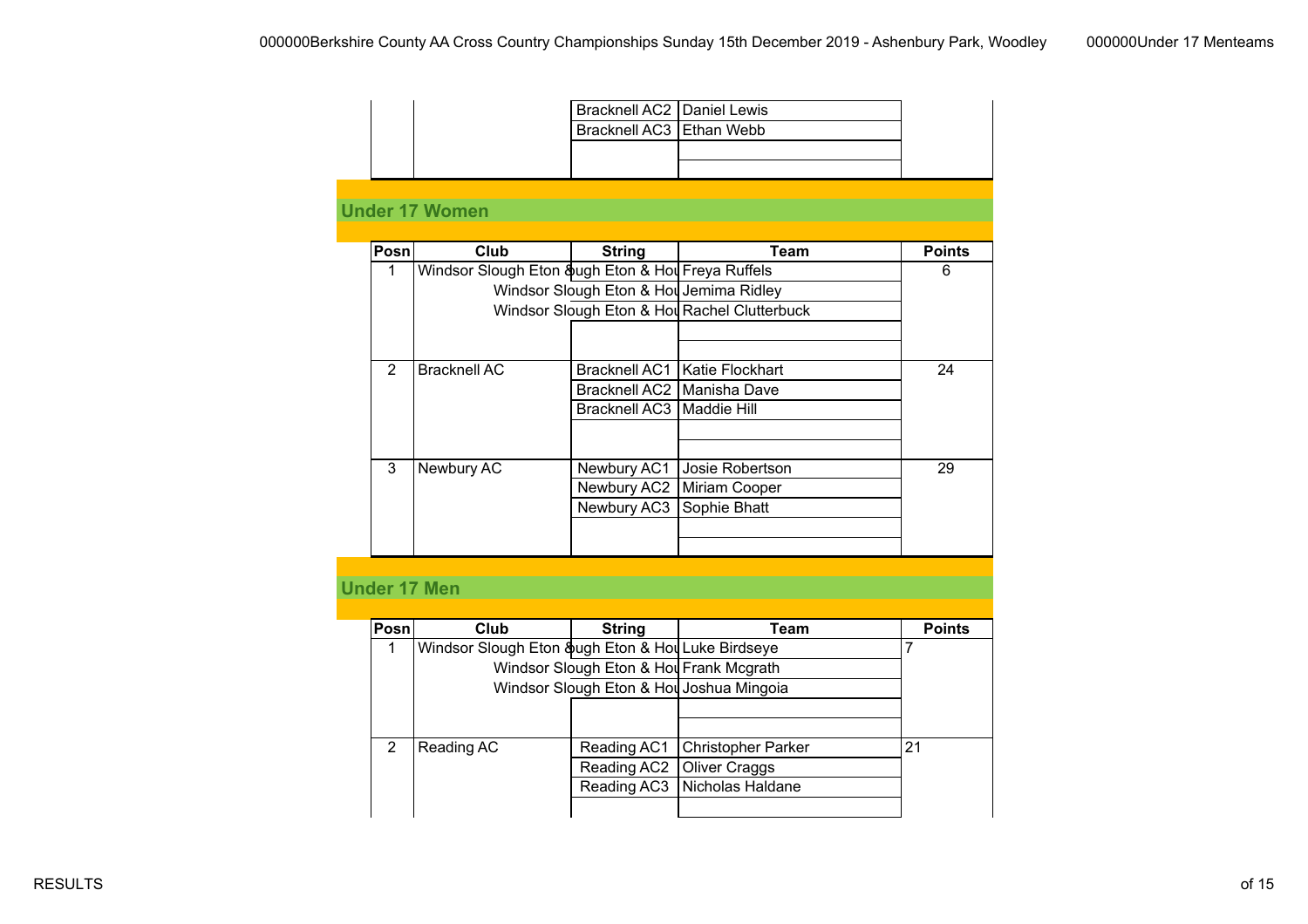| Posn          | Club                                               | String                                | Team                                      | <b>Points</b> |
|---------------|----------------------------------------------------|---------------------------------------|-------------------------------------------|---------------|
| 1             | Windsor Slough Eton &ugh Eton & Hol Samuel Hodgson |                                       |                                           | 7             |
|               |                                                    |                                       | Windsor Slough Eton & Hou William Goddard |               |
|               |                                                    |                                       | Windsor Slough Eton & Hol Ross Van Heerde |               |
|               |                                                    |                                       |                                           |               |
|               |                                                    |                                       |                                           |               |
| $\mathcal{P}$ | <b>Bracknell AC</b>                                | Bracknell AC1   Max Stevens           |                                           | 15            |
|               |                                                    |                                       | Bracknell AC2   Callum Broadbent          |               |
|               |                                                    |                                       | Bracknell AC3   Henry Fieldsend           |               |
|               |                                                    |                                       |                                           |               |
|               |                                                    |                                       |                                           |               |
| 3             | Windsor Slough Eton & at Hour Ben Rowe             |                                       |                                           | 27            |
|               |                                                    | Windsor Slough Eton & Hour Luke Hynes |                                           |               |
|               |                                                    |                                       | Windsor Slough Eton & Hour Jack Campbell  |               |

### **Senior Women**

| Posn Club |                                                  | <b>String</b>                   | Team | <b>Points</b> |
|-----------|--------------------------------------------------|---------------------------------|------|---------------|
|           | Reading Roadrunners Iding Roadrunne Hannah Green |                                 |      | 19            |
|           |                                                  | Reading Roadrunne Katie Rennie  |      |               |
|           |                                                  | Reading Roadrunne Mireia Garcia |      |               |
|           |                                                  |                                 |      |               |
|           |                                                  |                                 |      |               |
|           |                                                  |                                 |      |               |
|           | <b>Masters (Veteran) Women</b>                   |                                 |      |               |

### **Posn Club String Team Points** 1 Newbury AC Newbury AC1 Laura Nurse 10 Newbury AC2 Rachel Allen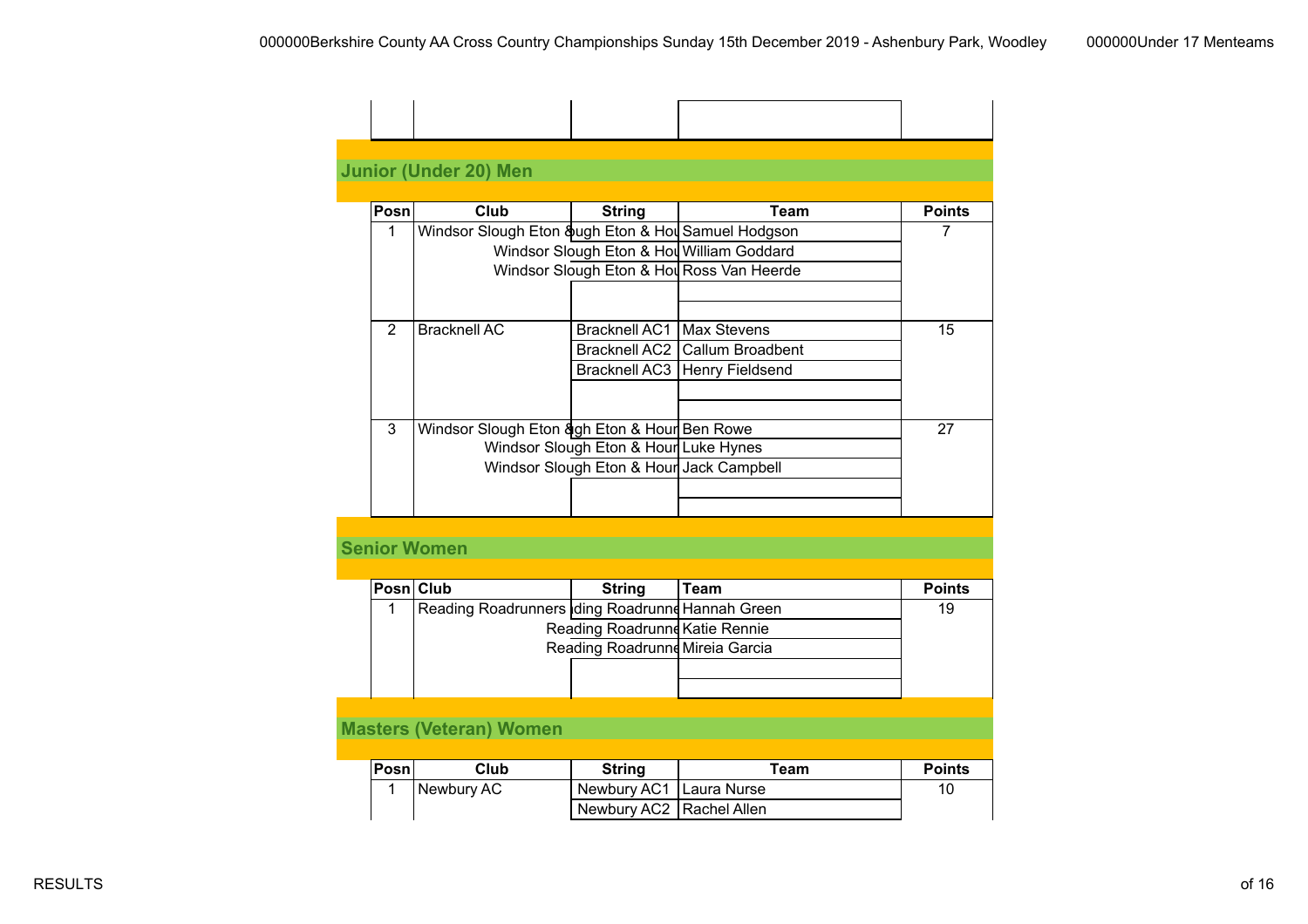|                   |                      |                               | Newbury AC3 Jenny O'Connor        |               |
|-------------------|----------------------|-------------------------------|-----------------------------------|---------------|
|                   |                      |                               |                                   |               |
|                   |                      |                               |                                   |               |
| $\overline{2}$    | Maidenhead AC        |                               | Maidenhead AC1 Caroline Shrimpton | 15            |
|                   |                      |                               | Maidenhead AC2 Christina O'Beirne |               |
|                   |                      | Maidenhead AC3 Ellen Easten   |                                   |               |
|                   |                      |                               |                                   |               |
| $\overline{3}$    | Maidenhead AC 'B'    | aidenhead AC 'E Jen Francis   |                                   | 27            |
|                   |                      | Maidenhead AC 'E Leila Oliver |                                   |               |
|                   |                      | Maidenhead AC 'E Sarah Brown  |                                   |               |
|                   |                      |                               |                                   |               |
|                   |                      |                               |                                   |               |
|                   |                      |                               |                                   |               |
| <b>Senior Men</b> |                      |                               |                                   |               |
|                   |                      |                               |                                   |               |
| Posn              | <b>Club</b>          | <b>String</b>                 | <b>Team</b>                       | <b>Points</b> |
| $\mathbf{1}$      | Newbury AC           | Newbury AC1                   | Sam Hart                          | 67            |
|                   |                      | Newbury AC2                   | <b>Cameron Craik</b>              |               |
|                   |                      | Newbury AC3                   | <b>Callum O'Neill</b>             |               |
|                   |                      | Newbury AC4                   | Daniel Tuttle                     |               |
|                   |                      | Newbury AC5                   | <b>Matthew Green</b>              |               |
|                   |                      | Newbury AC6                   | Peter Crisp                       |               |
|                   |                      |                               |                                   |               |
|                   |                      |                               |                                   |               |
|                   | <b>Veteran Women</b> |                               |                                   |               |
|                   |                      |                               |                                   |               |
| Posn              | Club                 | <b>String</b>                 | <b>Team</b>                       | <b>Points</b> |
| 1                 | <b>Newbury AC</b>    | Newbury AC1                   | Laura Nurse                       | 10            |
|                   |                      | Newbury AC2                   | Rachel Allen                      |               |
|                   |                      | Newbury AC3                   | Jenny O'Connor                    |               |
|                   |                      | Newbury AC4                   |                                   |               |
|                   |                      |                               |                                   |               |
| $\overline{2}$    | Maidenhead AC        |                               | Aaidenhead AC1 Caroline Shrimpton | 15            |
|                   |                      |                               | Maidenhead AC2 Christina O'Beirne |               |
|                   |                      |                               |                                   |               |
|                   |                      | Maidenhead AC3 Ellen Easten   |                                   |               |